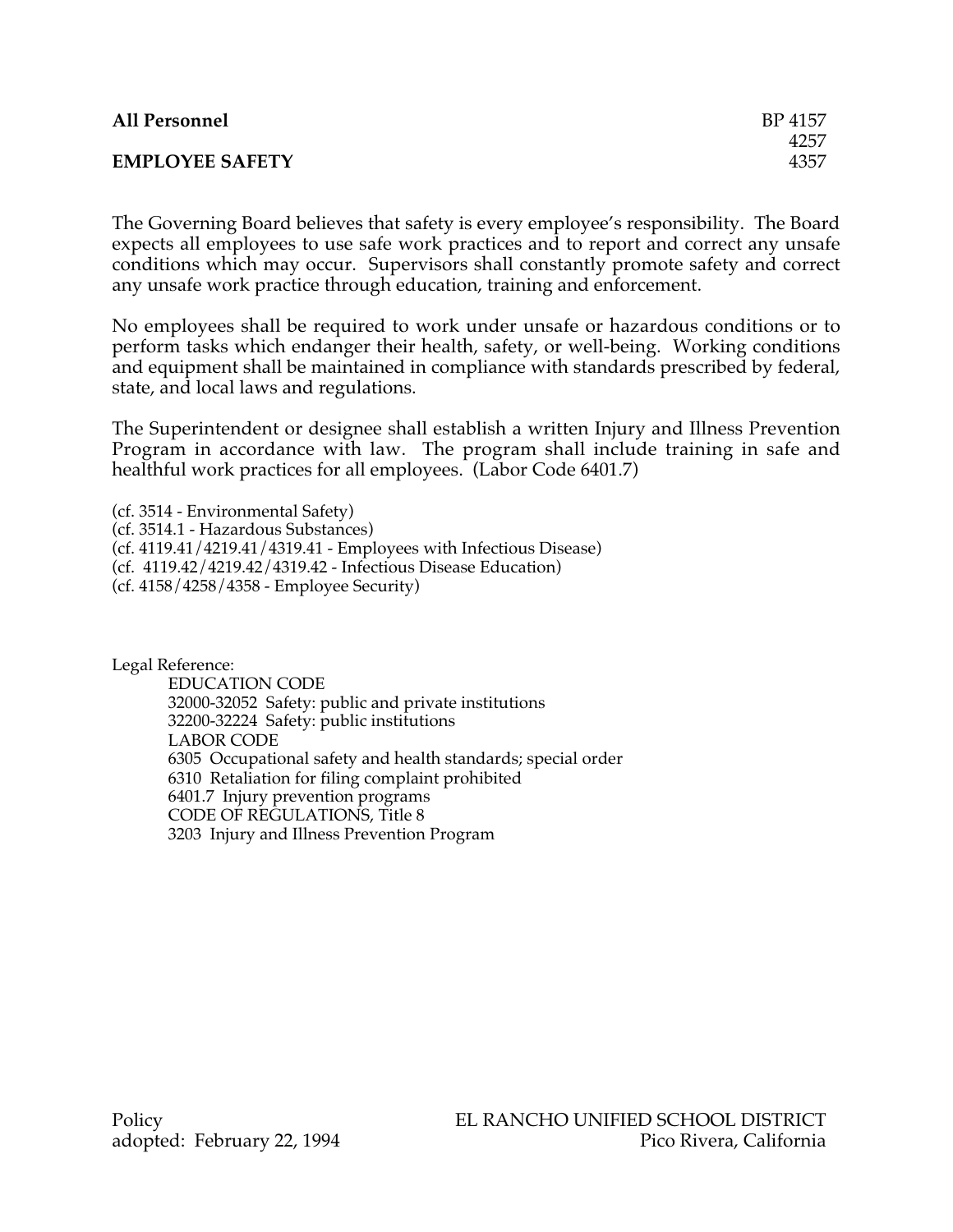| <b>All Personnel</b>   | AR 4157 (a) |
|------------------------|-------------|
|                        | 4257        |
| <b>EMPLOYEE SAFETY</b> | 4357        |
|                        |             |

The personal safety and health of each district employee is of primary importance. All employees shall comply with all occupational safety and health standards, rules, regulations and orders required by law and district regulations.

## **Injury and Illness Prevention Program**

The district shall maintain and implement a written injury and illness prevention program which clearly defines the responsibilities of supervisors and employees and which identifies: (Code of Regulations, Title 8, Section 3203)

- 1. The person(s) with authority and responsibility for implementing the program.
- 2. A system for ensuring that employees comply with safe and healthful work practices. This system may include:
	- a. Disciplinary actions.
	- b. Programs for training and retraining in safety rules and procedures.
	- c. Means for recognizing or rewarding employees who follow safe and healthful work practices.
- 3. A system for communicating with employees in a way readily understandable by all employees on occupational health and safety matters, including provisions designed to encourage employees to report hazards at the worksite without fear of reprisal. This system may include:
	- a. Regular, scheduled meetings at which safety is freely and openly discussed.
	- b. Training programs.
	- c. Display of posters and bulletins.
	- d. Written communications such as newsletters and reproductions of the district's employee safety policy.
	- e. A reporting form, safety suggestion box or other system of anonymous notification by employees about hazards.
	- f. Labor/management safety and health committees.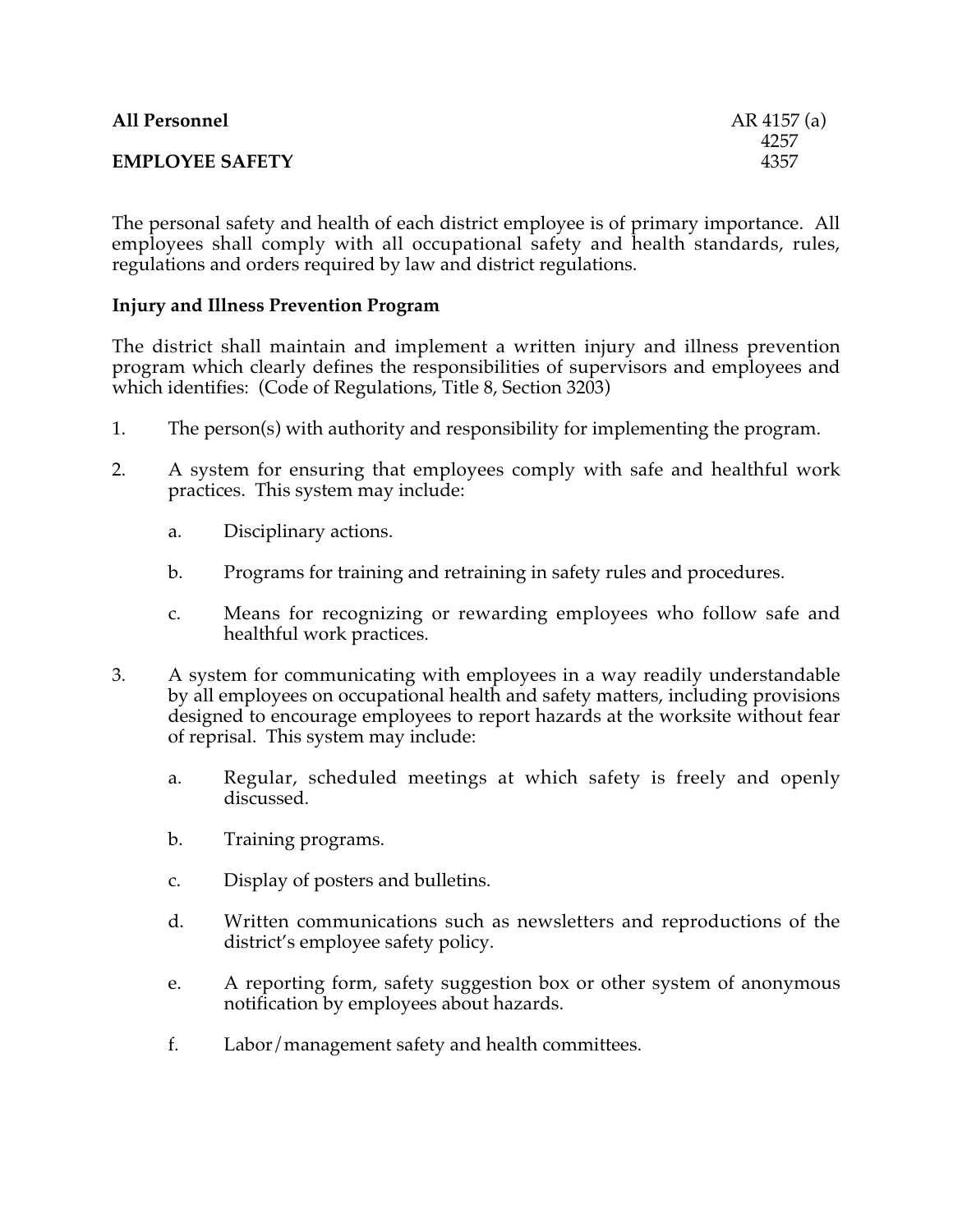## **EMPLOYEE SAFETY** (continued)

- 4. Procedures for identifying and evaluating workplace hazards, including scheduled periodic inspections to identify unsafe conditions and work practices. Inspections to identify and evaluate hazards shall be made:
	- a. When the program is first established.
	- b. Whenever introducing into the workplace new substances, processes, procedures or equipment that represent a new occupational safety or health hazard.
- 5. Procedures for investigating occupational injury or illness, including near-miss incidents.
- 6. Procedures for the timely correction of unsafe or unhealthful conditions and work practices, based on the severity of the hazard when observed or discovered.

When an imminent hazard exists which cannot be immediately abated without endangering employee(s) and/or property, these procedures shall call for the removal of all exposed staff from the area except those necessary to correct the hazardous condition. Employees needed to correct the condition shall be provided necessary safeguards.

- 7. A training program designed to instruct employees in general safe and healthful work practices and the hazards specific to each employee's job assignment. Training shall be provided:
	- a. When the program is first established.
	- b. To all new employees.
	- c. To all employees given new job assignments for which training has not previously been received.
	- d. Whenever new substances, processes, procedures or equipment are introduced into the workplace and represent a new hazard.
	- e. Whenever the district is made aware of a new or previously unrecognized hazard.
	- f. To familiarize supervisors with the safety and health hazards to which employees under their immediate direction and control may be exposed.

Records of the steps taken to implement and maintain the Injury and Illness Prevention Program shall be kept in accordance with law.